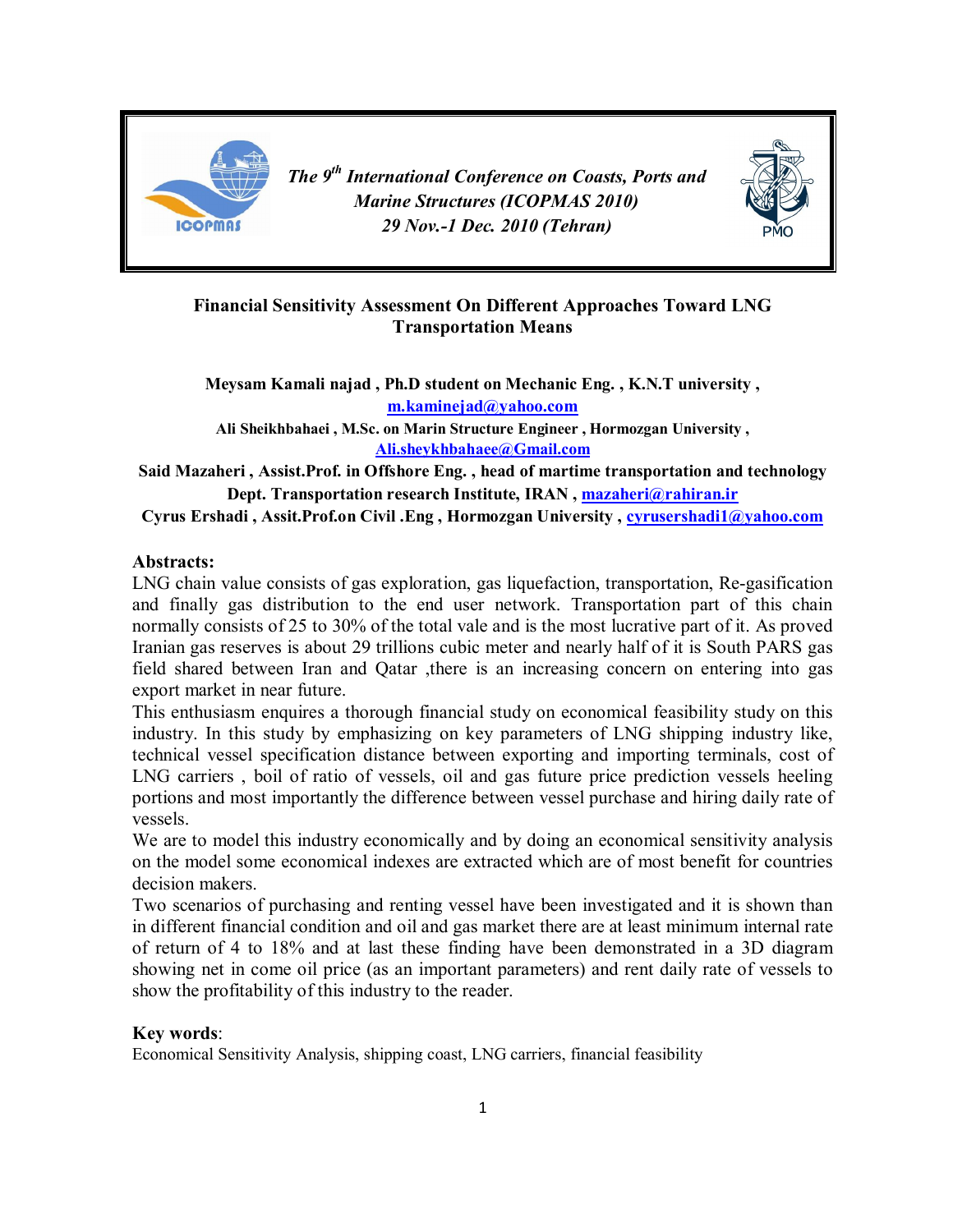### 1. Introduction

Liquefied Natural Gas, or LNG, is a means of transportation of natural gas. Cryogenically treated natural gas turn into a liquid (LNG), which represents 1/600th of the volume of natural gas, and it is therefore significantly more practical to transport. The natural gas is therefore liquefied at the exporting terminal, transported in special vessels and then regasified at the receiving terminal before injected into domestic pipelines and consumed.

Since LNG is no fixed substance which can be traded, is therefore no commodity and demand for LNG is derived from demand for natural gas. It thereby follows that the natural gas market is the underlying market for the LNG market(Kjersti Hegde). The traditional LNG market is the foundation of the market, creating security for both sellers and buyers, while the spot market constitutes a possibility for flexibility and speculation. The traditional market will constitute a large portion of the market, as it constitutes a lower risk profile than the spot market. This is also reflected in the forecasted market share of the spot market, so in our study we have based our assumption on traditional LNG market and spot market opportunity is not considered. (SIMMONS)

The natural gas market is growing, driven by environmental concerns, the development of combined cycle power generators and embrace of previously "gas poor" countries. Natural gas is the cleanest burning fossil fuel, and is therefore preferred due to new emission policies. The demand if further enhanced by the fact that combined cycle power generators are much more inexpensive than the equivalent coal fired power plant. The embrace of previously gas poor countries has the most direct impact on the future of the LNG market, as the transportation distances are increasing, thereby increasing the volume traded as LNG.

Shipping is an important variable in the LNG value chain Liquefied natural gas (LNG) is expected to play an increasing role in the natural gas industry and global energy markets in the next several years. The combination of higher natural gas prices, lower LNG costs, rising gas imports demand, and the desire of gas producers to monetize their gas reserves is setting the stage for increased global LNG trade.

In this study we asses financial feasibility between purchasing and hiring LNG carriers In Iranian LNG industry which is to be built in Northern shore of Persian Gulf, liquefying natural gas from south pars gas field. (SIMMONS)

### 2. LNG Shipping market

Historically, LNG shipping was covered with long term LNG contracts, typically 20-25 years i.e., basically project financing. Short to medium term markets are dependent on the availability of extra gas which may result in a reduction in liftings under existing contracts, or built-in spare capacity. Availability of spot tonnage today is slowly gaining ground from being virtually non-existent. The year 2008, after a long hiatus, saw 'speculative' ordering of tonnage. Speculative ordering in the next 10 years is expected to give rise to an active spot market, as well as softening of long term shipping rates. Historically, average long term t/c rates have been around US\$63-65,000 per day.

LNG shipping plays a critical role in the ongoing expansion of the global LNG industry, especially with the continuing growth of the spot/short-term market and the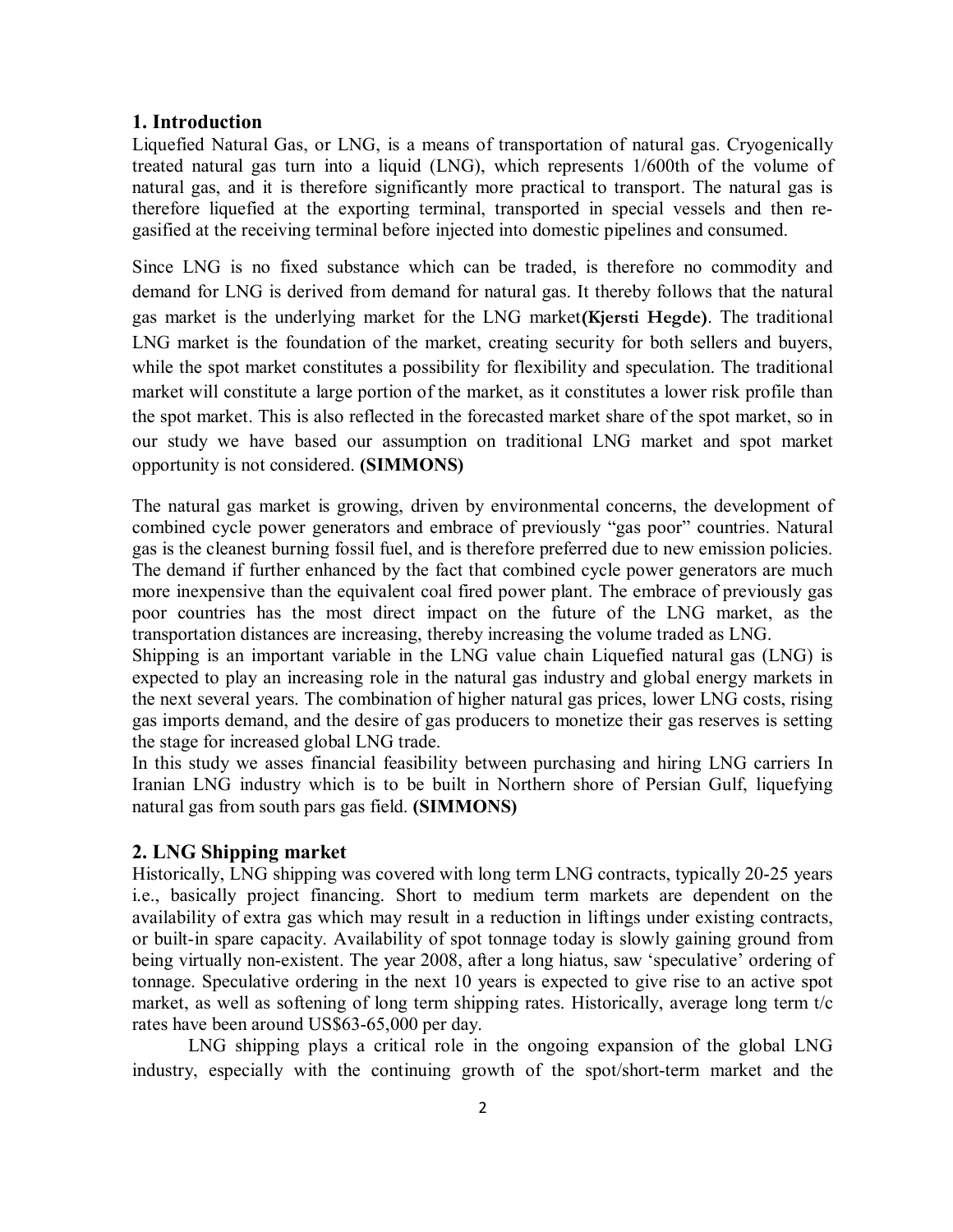dynamic expansion of markets and supply sources. The LNG shipping sector is blossoming as it matures: more players, with more ships, mean that more flexible transport contracts can be arranged rather than the traditional long-term commitment of a 'floating pipeline' formed by a fleet that had to be purpose-built for a particular project. *(*FACTS Global Energy)

The rapid growth in spot movements is evidence of increased flexibility, and of the attraction for new investors. Although no other shipping sector shows such promise, the whole subject of transporting LNG by sea either through conventional mode or by means of LNG regasification vessels which processes the LNG cargo through on board re-gasification plant, delivers natural gas directly from the LNG tanker to the grid was not, until now at such world attention. For LNG shipping ventures to be viable on long term basis, the ultimate buyer's credibility and the financial strength of all the partners in the supply chain are crucial. In LNG shipping, ships are primarily dedicated to particular projects and these trades between two dedicated terminals almost throughout their life-span. However, spot trading is assuming more significance in the recent years. By 2009 there were 281 vessels in service with 95 numbers on order. As the global LNG fleet expands and new players enter the market, experience in LNG shipping will be a must to harness opportunities for own requirements, customers and co-ventures.

| Type         | Delivered | On order | Total |
|--------------|-----------|----------|-------|
| Ship         | 281       | 95       | 376   |
| <b>FSRU</b>  |           |          |       |
| <b>FPSO</b>  |           |          |       |
| RV           |           | h        | 10    |
| <b>TOTAL</b> | 286       | 106      | 392   |

Table1: Number of delivered and ordered available ships in LNG market

In the Figure 1 you can see the current and forecasted LNG carrier fleet number till 2020. The forecast of ship demand in standard size units has been derived from a bottom-up estimate of project development over the next 5 years and a top-down appraisal of growth in global consumption and transport capacity requirements .This figure clearly shows the need for more Tankers to be constructed, otherwise the market shall face scarcity in near future and a jump in LNG ships charter rates.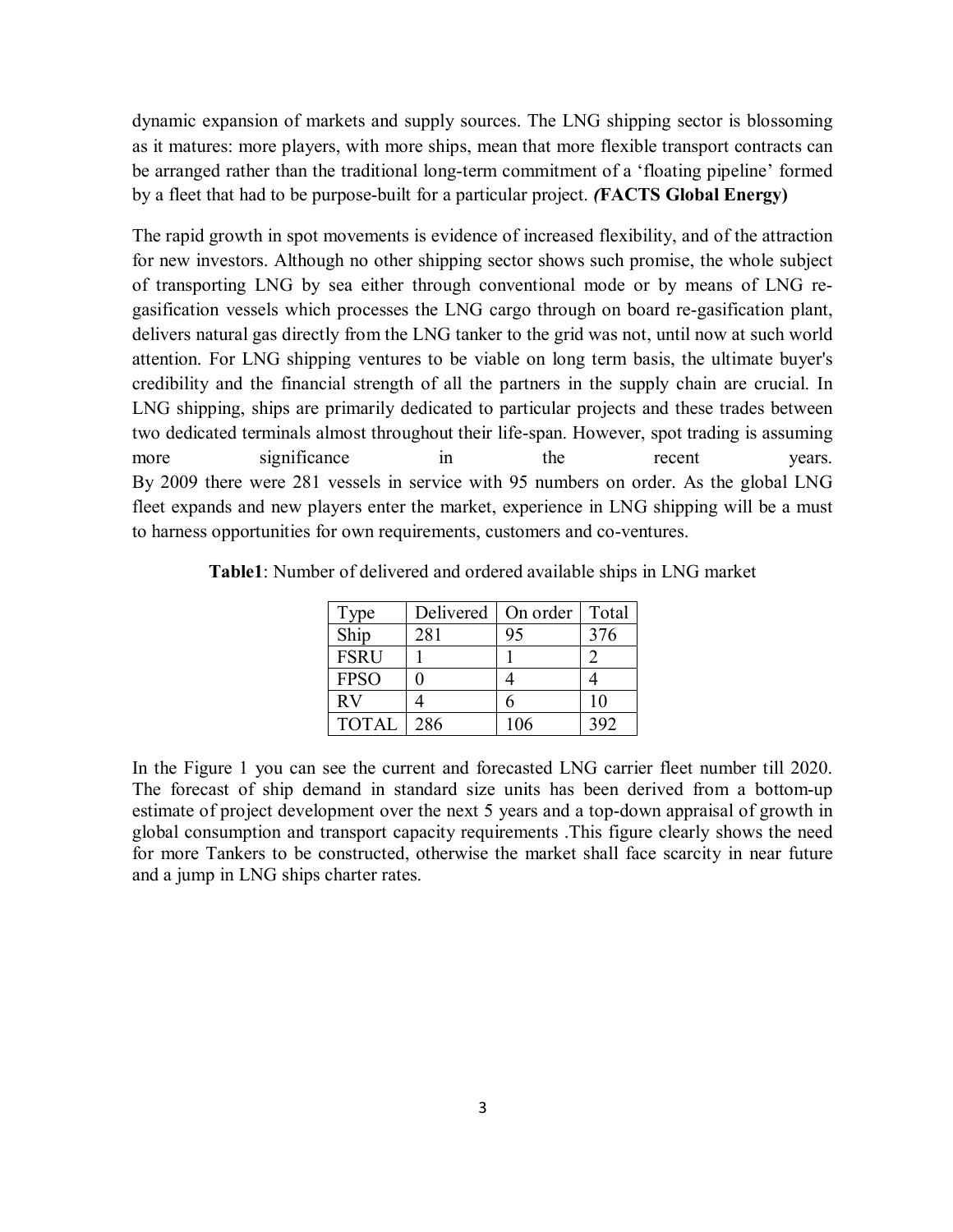

Figure 1: Current and forecasted LNG Carrier Fleet

Anyway spot LNG market's growth is considered to be a lucrative opportunity for LNG Tanker industry and in case of market's shifting from traditional contracts to more liberalized ones, the economy of LNG shipping will be more justified. But to be conservative in our study we haven't considered such opportunities. (SIMMONS)

## 3. Investment costs

According to Andy Flower LNG Associates, there are four main price components to an LNG project: gas production (15-20%), LNG plant (30-45%), LNG shipping (10-30%) and receiving terminal (15-25%).

### 1.3 LNG cost components

Production cost of LNG has been reduced drastically over the period where it has been traded. Soaring demand for gas initiated the innovation and investments needed to bring down the capital cost. Optimization of design parameters, improved reliability, closed-loop cooling system, exploration of cold-recovery and new heat-exchanger design have all helped reduce the production costs of liquefaction terminals. According to IEA, the average unit investment for a liquefaction plant was \$550 per ton per year capacity in 1960s, \$350 in 1970s and 1980s, \$250 in the late 1990s and slightly below \$200 in 2002 and by now it is around \$500 per ton per year capacity. (Saleem Alavi)

Cost reductions for shipping costs are mainly limited to increasing vessel size. Potentially, an increase in size from 140.000 m3, to 200.000 m3 could decrease shipping costs up to ten percent. Andy Flower estimated that using six 250,000 m3 vessels rather than eleven vessels of 145,000 m3 reduces cost per MMBtu from \$0.97 to \$0.73.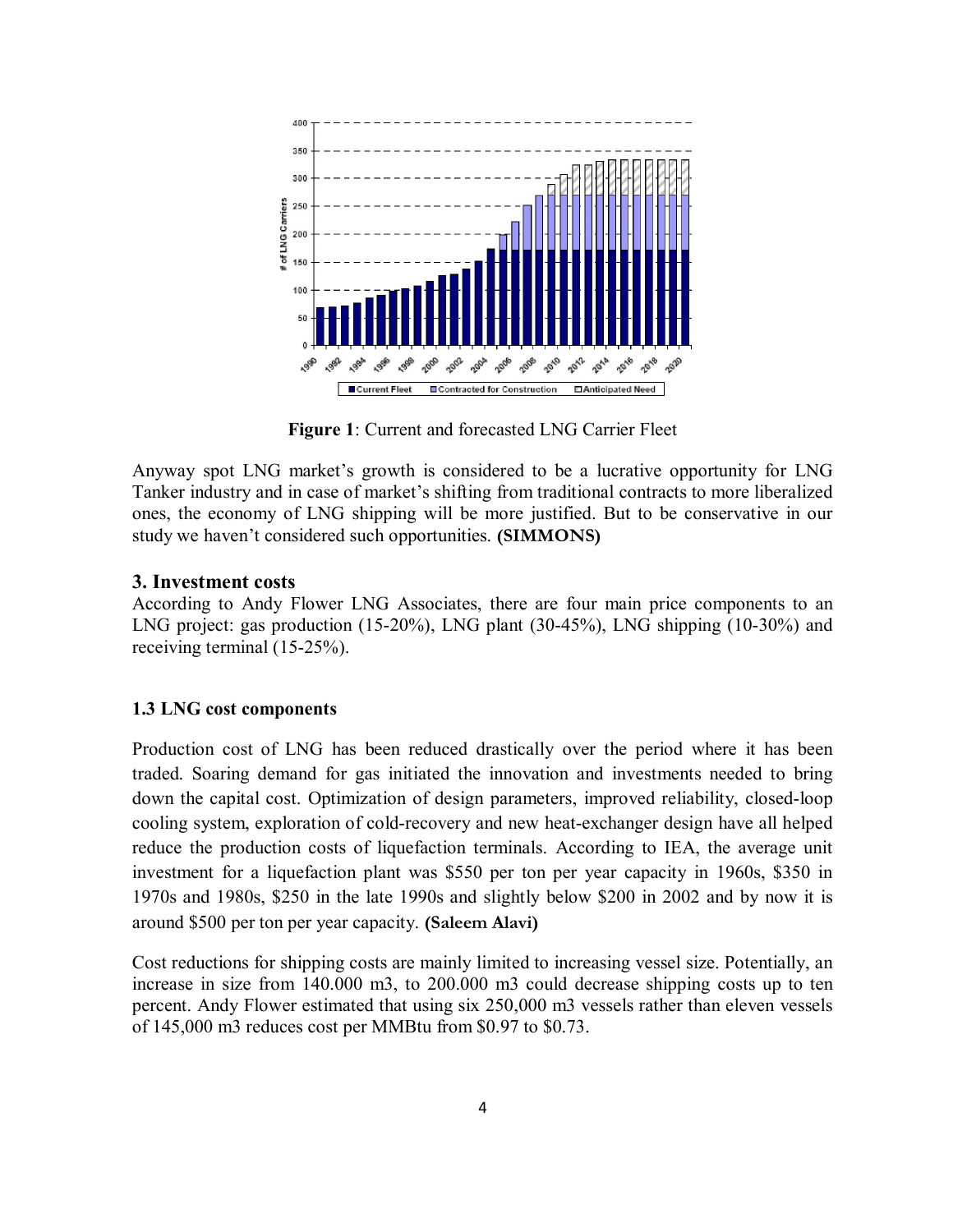Building costs for LNG tankers have decreased from about \$280 million in the mid1980s to about \$155 million in late 2003 and in our study for today's LNG tankers we have assumed \$170 million. *(*FACTS Global Energy)

### 2.3 LNG Ship Prices

The prices of LNG ships have varied considerably over time, driven to a large extent by competition for orders amongst the shipyards. The following figure shows the average cost of new ships of between 125,000 m3 and 145,000 m3 capacity, ordered over the last 34 years, and compares it with movements in the cost of very large crude oil carriers (VLCCs). VLCCs are often built in the same construction docks as LNG ships, so the demand for this type of vessel can influence the price of LNG carriers. The prices are the estimated average price of ships ordered in the given year in nominal US dollars. In the late 1980s and early 1990s, the cost of a 135,000 m3 ship (the largest ships in operation at that time) reached over \$250 million. Costs fell steadily during the 1990s and by 2003, the cost of a 145,000 m3 ship (typical of the size of ships being ordered at that time) was between \$150 and \$160 million. However, price has risen again since, partly as a result of the increasing price of steel and other equipment. In 2006, the shipyards are reporting prices of around \$220 million for a 155,000 m3 ship(The World of Energy). The prices of the ships over 200,000 m3 ordered for the Qatargas and RasGas projects in Qatar are reported to range from \$230 million for the orders for ships around 210,000 m3 placed in 2004 to \$290 million for the most recent 270,000 m3 ships. *(*FACTS Global Energy)



Figure 2: Average LNG Ship (125000 -145000m3) and VLCC Prices

In US dollar of the Day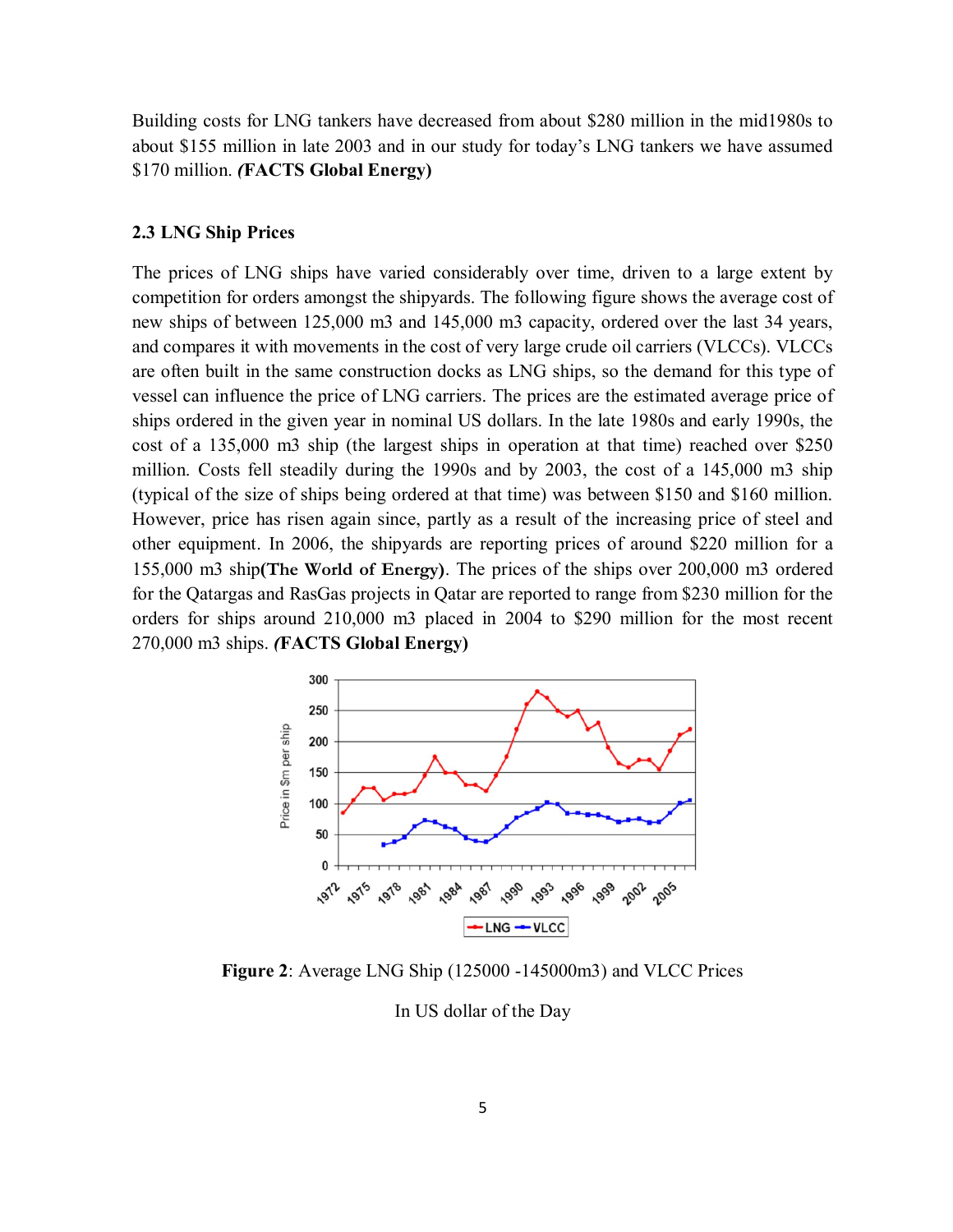#### 3.3 Operating Costs

There are two main elements in the operating costs of an LNG ship: fixed costs, which are incurred irrespective of the employment of the ship, and voyage costs. The fixed costs include crew, maintenance, administration, and insurance, while the voyage costs include fuel used (bunkers and boil-off), port charges, The fixed costs vary considerably between operators. Crew costs make up a large proportion of the fixed costs and the way in which the ship is crewed. The cost of operating an LNG ship is estimated between \$9,000 and \$16,000/day. Fuel costs depend on the round voyage distance. Boil-off gas typically provides around 50% of the fuel needs of steam-engine ships, with the remaining fuel being bunker fuel oil. (Saleem Alavi)

#### 4.3 LNG Ship Charter Rates

The number of ships in the LNG fleet is a small fraction of the number, for example, of crude oil carriers. Most of the LNG ships in operation are committed to a project or to an LNG buyer. The result is that there are too few charters (short-, medium-, or long-term) arranged for a market index of LNG charter rates to have been developed, The owner of a ship of between 135,000 m3 and 145,000 m3, costing \$200 to \$220 million is estimated to require a payment of between \$45,000/day and \$55,000/day to cover the capital cost of the vessel (interest payments, repayment of capital, and return on the equity part of the total capital cost), with the actual rate depending on such factors as interest rates, the share of the investment in the ship covered by loans, and the period over which the cost of the ship is amortized. Adding the \$9,000/day to \$16,000/day needed to cover fixed operating costs, gives a total charter rate of between \$54,000/day and \$71,000/day. *(*FACTS Global Energy)

A number of LNG projects particularly Iran LNG on South Pars are likely to come up in the near future establishing Iran as one of the important LNG exporting countries in the next decade or so. The strategic location of the country being surrounded by other gas-producing countries in the Persian Gulf Region and The Caspian, would require an advanced strategy not only to find a competitive transportation cost but creation of an own fleet of LNG carriers, to guarantee security of exports, independence and the access to the prime markets for the sales of LNG at more interesting pricing as well as a reasonable LNG price for the long term commitments, taking into account the current uncertain situation faced by the world economical crisis.

Considering these points and the above concepts we have investigated a feasibility study on LNG shipping industry.

### 4. Financial calculation of an LNG Plant owner's entrance into LNG shipping industry

In this part we evaluate if it is profitable and feasible for an LNG plant of 10.5 Million ton LNG per annual to order and purchase LNG tankers or not.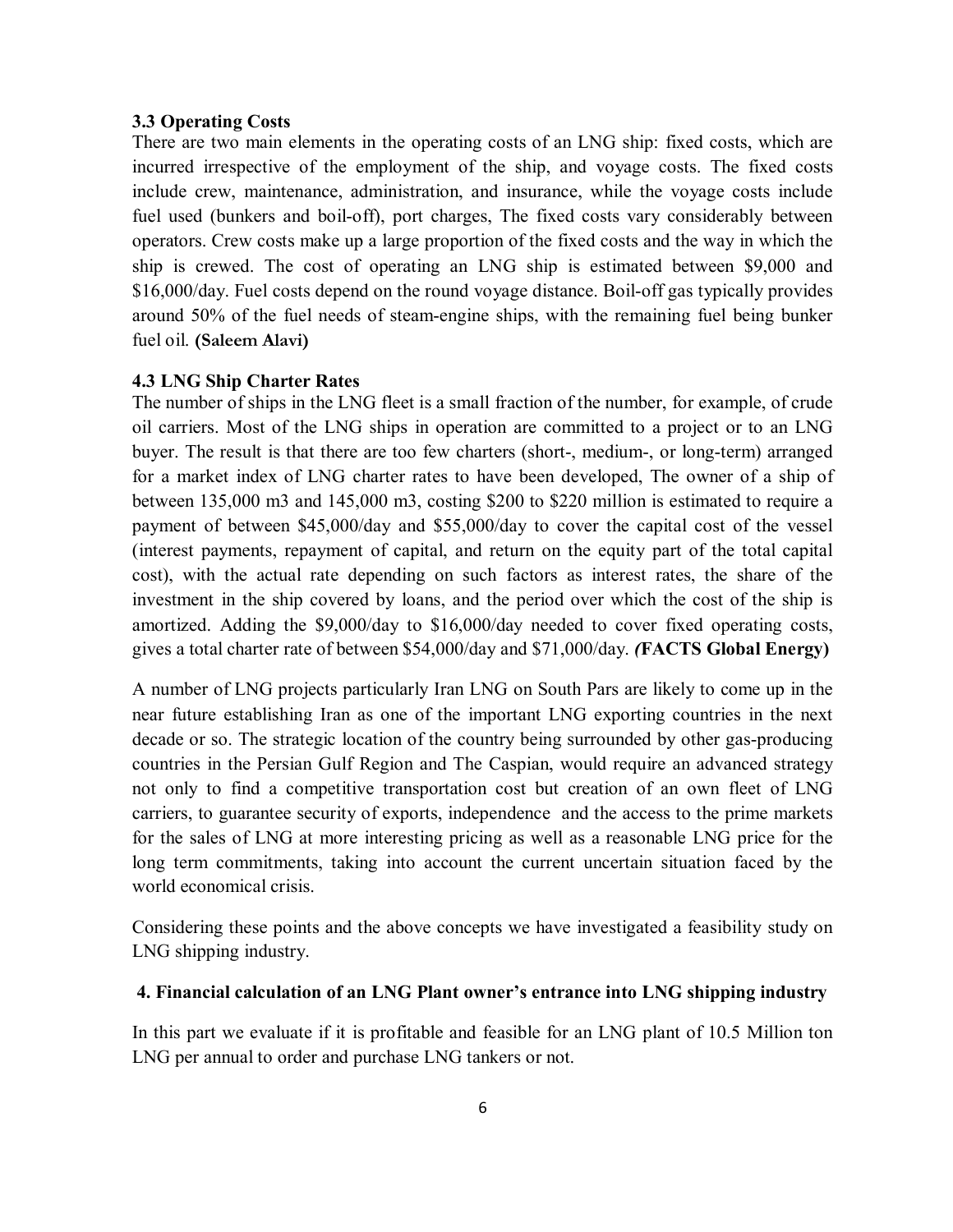To study this issue we assume that at first the liquefaction plant possesses no ship and during the plant operation it will purchase one tanker each year and as the ship comes into operation the cost of transportation by charter tanker fleet will be reduced annually till the plant owns all its required fleet. By shifting from charter tankers to purchased tanker not only the plant will gain more control over its product and its desired destination and arbitrage opportunity but also there is a good opportunity to get a reasonable net profit. By ordering a new ship the plant will burden an initial capital cost of approximately \$170 million and after two years it won't pay for charter.

By obtaining the relative cash flow, which shall be the difference of this expenditure and income obtained from not paying the charter rate we will show the profitability of this cash flow(Saleem Alavi).

The variables to be assessed in this study are as below:

- 1. Initial required capital cost for a tanker is assumed to be \$170 million and each year only one ship is ordered
- 2. Liquefaction Plant capacity which for IRAN LNG is about 10.5 MTPA of LNG
- 3. Plant and ships lifecycle is assumed t be 25 year
- 4. The distance between loading and unloading terminals is assumed to be 5000 mile
- 5. Charter rate of a ship is the source of UNCERTAITY in the study and has a high volatility, so this parameter is assumed to be from 50000 to 130000 dollar per day
- 6. Ships construction duration is assumed to be 2 year
- 7. Each ship capacity is around 135000 cubic meter
- 8. Ship's speed is 19 knot
- 9. Boil off ratio is 0.15% per day for each ship
- 10. 2 days is assumed for loading, unloading, berthing and delays
- 11. Ships and plants overhaul is assumed to be at the same time and once upon 5 year

These parameters have significant effect in LNG transportation industry and any change in one of them will affect decision makers mind and we have been conservative on these assumptions.

The first parameter to calculate financial feasibility for entering into shipping industry for an LNG Plant is to know how many ships are required to transport its product.

Number of required ships is obtained by Eq. 1:

|                    | Plant Capacity(Based<br>on Million Ton Per *<br>Year) | Plant<br>Utilization<br>Factor | Heat capacity of<br>each ton of LNG<br>Eq.<br>based on MMBTU |
|--------------------|-------------------------------------------------------|--------------------------------|--------------------------------------------------------------|
| Number<br>of ships | Each<br>tanker's<br>Capacity (Cubic Meter)            |                                | Heat capacity of<br>each cubic meter                         |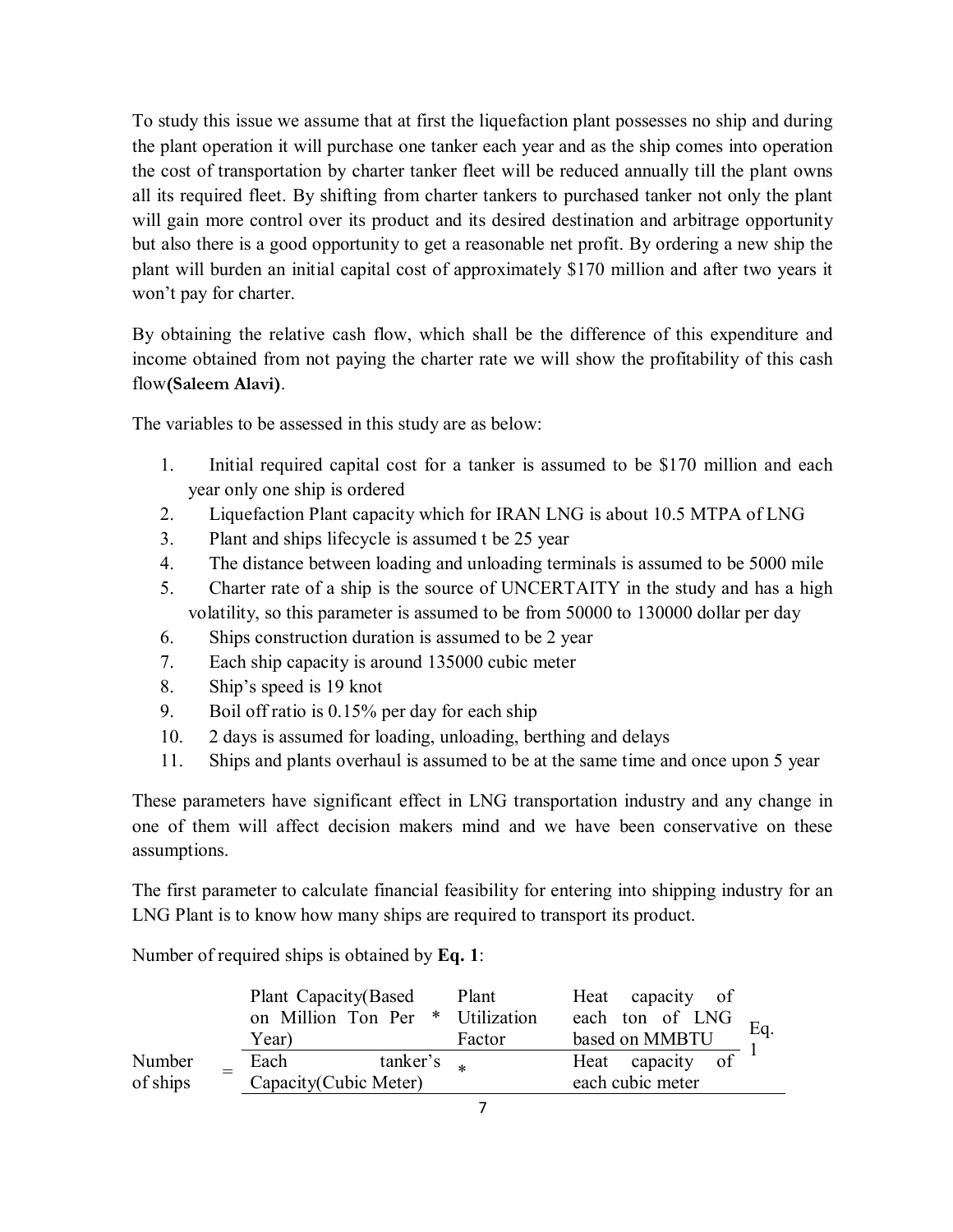| Distance   | between $\ast$ $\circ$ |     |             | loading, |
|------------|------------------------|-----|-------------|----------|
| Ports      |                        |     | + unloading |          |
| Ship speed |                        | -24 |             | Duration |

By considering all previous assumptions at least 13 ships are required to transport the product.

Now we shall calculate cost of transportation based on each MMBTU of the product export. In this calculation we consider boil off loss and heeling loss. As in our calculation we are considering LNG losses during transportation and its consequent expense, we need to have LNG price.

Cost of transportation is obtained by Eq.2:



LNG price is related to oil price and as we are considering a 25 year cash flow we have to have a prediction for oil price for next 25 year. This prediction is shown in Figure 3.

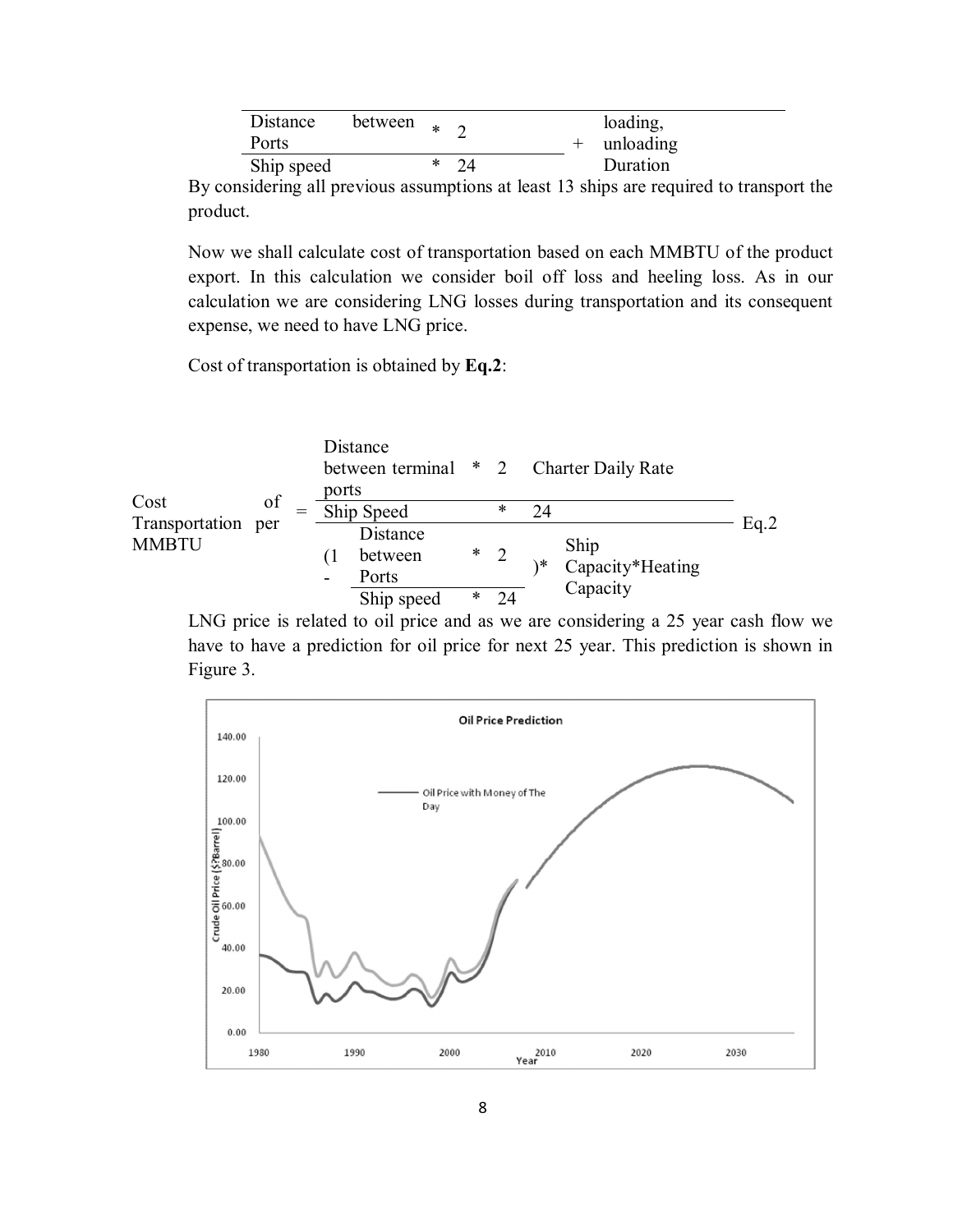# Figure 3: Oil prediction Diagram to obtain LNG Price for boil-off and heeling portion

LNG Price formula is the traditional Japanese formula which is: 0.12 \* Oil Price +1.5

The price of boil off and heeling will be obtained by the above formula and is added to the charter rate cost as calculated from above formula and then multiplied by the export volume.

Net difference transportation expense calculation:

- Transportation Cost in case of chartering the fleet: In this case the cost of boil-off, heeling and charter rate per MMBTU is calculated and multiplied by product volume
- Transportation Cost in case of chartering and then buying 1 ship annually In this case we have to add the cost of each ship annually and after 2 years which is the construction period; we can reduce the cost of relevant charter expense which could be transported by the new ship capacity.

By having these two cash flows, now we can subtract ship purchasing case scenario from chartering scenario. The difference gained from this two expense is the net profit and we can evaluate the Internal Rate of Return of the liquefaction plants entering into shipping industry and owning the tanker fleet.

These calculations are shown in table 2 and table 3

# Table2: Transportation expenses of a 10.5 MTPA LNG plant using charter to export its product

|                     |        | Expense                                                                                                                                      |      |             |     |         |                 |     |     | 2012 2013 2014 2015 2016 2017 2018 2019 2020 2021 2022 2023 2024 2025 2026 2027 2028 2029 2030 2031 2032 2033 2034 2035 2036 |     |         |     |     |     |         |         |                                                                     |     |     |     |             |         |       |
|---------------------|--------|----------------------------------------------------------------------------------------------------------------------------------------------|------|-------------|-----|---------|-----------------|-----|-----|------------------------------------------------------------------------------------------------------------------------------|-----|---------|-----|-----|-----|---------|---------|---------------------------------------------------------------------|-----|-----|-----|-------------|---------|-------|
|                     | 50000  | 188                                                                                                                                          | 190. | 190         |     | 190 190 | 190             | 175 |     | 190 190 190                                                                                                                  |     |         |     |     |     |         |         | 190 175 190 190 190 190 175 190 190 190 190 175                     |     |     |     | 190 190 190 |         | - 190 |
|                     | 60000  | 225                                                                                                                                          | 228  | 228         | 228 |         |                 |     |     | 228 228 210 228 228 228 228 210 228 228 228 228 210 228 228 228 228 210                                                      |     |         |     |     |     |         |         |                                                                     |     |     | 228 | 228         | 228     | 228   |
| Daily               | 70000  | 263                                                                                                                                          | 267  | 267         |     |         |                 |     |     | 267 267 267 245 267 267 267 267 245 267 267 267 267 245 267 267 267 267 245 267 267 267                                      |     |         |     |     |     |         |         |                                                                     |     |     |     |             |         | 267   |
|                     | 80000  | 300                                                                                                                                          | 305. | 305         |     |         | 305 305 305 280 |     |     | 305 305 305 305 280 305 305 305 305 280 305 305 305 305 280                                                                  |     |         |     |     |     |         |         |                                                                     |     |     | 305 | 305 305 305 |         |       |
| Charter Rate(\$/Day | 90000  | 338                                                                                                                                          | 343  | 343         |     |         |                 |     |     | 343 343 343 343 343 343 343 343 315 343 343 343 343 315 343 343 343 343 343 315 343 343 343 343                              |     |         |     |     |     |         |         |                                                                     |     |     |     |             |         |       |
|                     | 100000 | 376                                                                                                                                          | 381  |             |     |         |                 |     |     | 381 381 381 381 349 381 381 381 381 349 381 381 381 381 381 349 381 381 381 381 349 381 381 381 381                          |     |         |     |     |     |         |         |                                                                     |     |     |     |             |         |       |
|                     | 10000  | 413                                                                                                                                          |      | 419 419 419 |     |         | 419 419 384     |     |     | 419 419                                                                                                                      |     |         |     |     |     |         |         | 419 419 384 419 419 419 419 384 419 419 419 419 384 419 419 419 419 |     |     |     |             |         |       |
|                     | 120000 | 451                                                                                                                                          |      | 457 457     | 457 |         |                 |     |     | 457 457 419 457 457 457 457 419 457 457 457 457 419 457 457 457 457 419 457                                                  |     |         |     |     |     |         |         |                                                                     |     |     |     | 457 457 457 |         |       |
|                     | 130000 | 488                                                                                                                                          | 495  | 495         | 495 | 495     | 495             | 454 | 495 | 495                                                                                                                          | 495 | 495 454 | 495 | 495 | 495 | 495 454 | 495 495 | 495                                                                 | 495 | 454 | 495 | 495         | 495 495 |       |
|                     |        | Note: All expenses are in Million \$, Each five year the plant and tankers go under Overhaul, No inflation is assumed for Charter Daily Rate |      |             |     |         |                 |     |     |                                                                                                                              |     |         |     |     |     |         |         |                                                                     |     |     |     |             |         |       |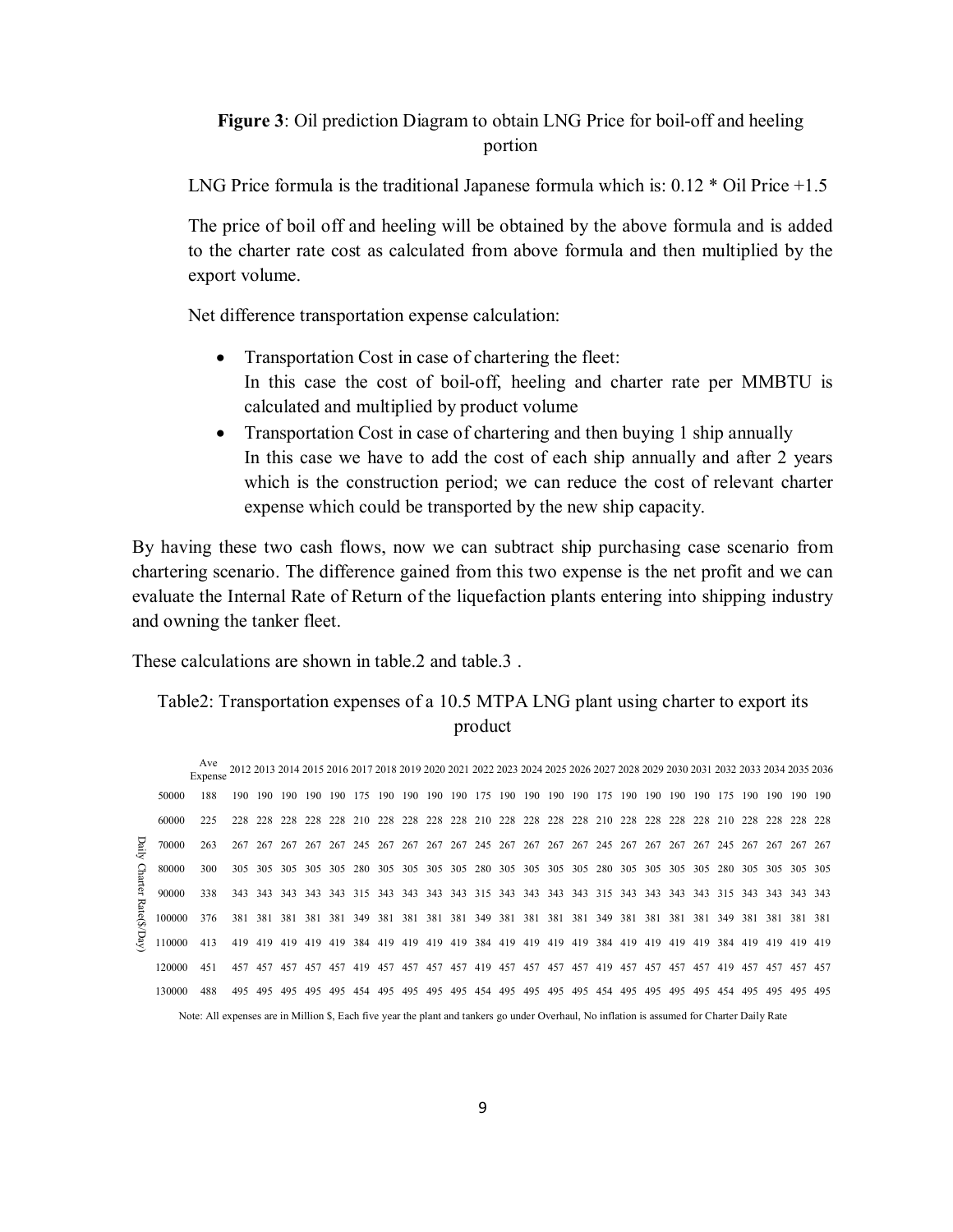Table3: Transportation expenses of a 10.5 MTPA LNG plant using charter and then purchasing ships to replace the charter fleet to export its product

|                |                | <b>IRR</b>          | <b>AVE</b><br>Annua 201 201<br>Profit                                                                                                        | 3                                 | 201 | 201<br>5 | 201                                      | 201                                             | 201<br>8 | 201<br>9 | 202<br>$\Omega$ |       | 202 202<br>$\mathfrak{D}$ | $\mathbf{3}$ | 202 202<br>4     | 5   | 202 202 202 202<br>6        | $\mathbf{8}$ | 202<br>9 | 203<br>0                                | 203     | 203<br>2 | 203     | 203<br>$\overline{4}$                                                                         | 203<br>5    | 203<br>6 |
|----------------|----------------|---------------------|----------------------------------------------------------------------------------------------------------------------------------------------|-----------------------------------|-----|----------|------------------------------------------|-------------------------------------------------|----------|----------|-----------------|-------|---------------------------|--------------|------------------|-----|-----------------------------|--------------|----------|-----------------------------------------|---------|----------|---------|-----------------------------------------------------------------------------------------------|-------------|----------|
|                | $50000$ 4%     |                     | 33                                                                                                                                           |                                   |     |          |                                          | $-170$ $-170$ $-155$ $-141$ $-126$ $-116$ $-97$ |          | $-82$    | $-67$           | $-53$ | $-49$                     | $-24$        | $-9$             |     |                             |              |          | 176   190   175   190   190   190   190 |         | 175      | 190     |                                                                                               | 190 190 190 |          |
|                | $60000 \, 6\%$ |                     | 58                                                                                                                                           |                                   |     |          |                                          | $-170$ $-170$ $-152$ $-135$ $-117$ $-105$ $-82$ |          | $-65$    | $-47$           | $-29$ | $-25$                     | 6            | 23               | 211 | 228   210   228   228   228 |              |          |                                         | 228 210 |          | 228 228 |                                                                                               | 228 228     |          |
| Daily          | 70000 8%       |                     | 83                                                                                                                                           |                                   |     |          | $-170$ $-170$ $-150$ $-129$ $-109$ $-95$ |                                                 | $-67$    | $-47$    | $-26$           | -6    | $-1$                      | 35           | 56               |     |                             |              |          | 246   267   245   267   267   267   267 |         | 245      | 267 267 |                                                                                               | 267         | 267      |
| <b>Charter</b> | 80000          | 10<br>$\frac{0}{0}$ | 108                                                                                                                                          |                                   |     |          | $-170$ $-170$ $-147$ $-123$ $-100$ $-84$ |                                                 | $-53$    | $-29$    | $-6$            | 17    | 24                        | 64           | 88               | 281 |                             |              |          |                                         |         |          |         | 305   280   305   305   305   305   280   305   305   305   305                               |             |          |
|                | 90000          | 12<br>$\frac{0}{0}$ | 133                                                                                                                                          | $-170$ $-170$ $-144$ $-117$ $-91$ |     |          |                                          | $-73$                                           | $-38$    | $-12$    | 15              | 41    | 48                        | 94           | 120 <sub>1</sub> |     | 316 343 315 343             |              |          | 343 343 343                             |         | 315      |         | 343 343 343 343                                                                               |             |          |
| Rate(\$/Day)   | 10000          | 13<br>$\frac{0}{0}$ | 158                                                                                                                                          | $-170$ $-170$ $-141$ $-111$       |     |          | $-82$                                    | $-62$                                           | $-24$    | 6        | 35              | 64    | 72                        | 123          | 152              | 351 | 381 349 381                 |              |          | 381 381 381                             |         | 349      | 381     | 381                                                                                           | 381         | 381      |
|                | 11000          | 15<br>$\frac{0}{0}$ | 183                                                                                                                                          | $-170$ $-170$ $-138$ $-106$ $-73$ |     |          |                                          | $-52$                                           | -9       | 23       | 56              | 88    | 96                        | 152          |                  |     |                             |              |          |                                         |         |          |         | 184 387 419 384 419 419 419 419 384 419 419 419 419 419                                       |             |          |
|                | 12000<br>0     | 16<br>$\frac{0}{0}$ | 208                                                                                                                                          | $-170$ $-170$ $-135$ $-100$ $-65$ |     |          |                                          | $-41$                                           | 6        | 41       | 76              | 111   | 120                       |              | 181 217          |     |                             |              |          |                                         |         |          |         | 422   457   419   457   457   457   457   419   457   457   457   457                         |             |          |
|                | 13000<br>0     | 18<br>$\frac{0}{0}$ | 233                                                                                                                                          | $-170$ $-170$ $-132$ $-94$        |     |          | $-56$                                    | $-30$                                           | 20       | 58       | 97              |       |                           |              |                  |     |                             |              |          |                                         |         |          |         | 135   145   211   249   457   495   454   495   495   495   495   454   495   495   495   495 |             |          |
|                |                |                     | Note: All expenses are in Million \$, Each five year the plant and tankers go under Overhaul, No inflation is assumed for Charter Daily Rate |                                   |     |          |                                          |                                                 |          |          |                 |       |                           |              |                  |     |                             |              |          |                                         |         |          |         |                                                                                               |             |          |

Figure 4 shows the cash flow for plant's lifecycle and as it is obvious if charter rate is high enough the plant owners can enter into shipping industry.



Figure 4: Cash flow sensitivity on charter daily rate between hiring or constructing LNG plant's Private fleet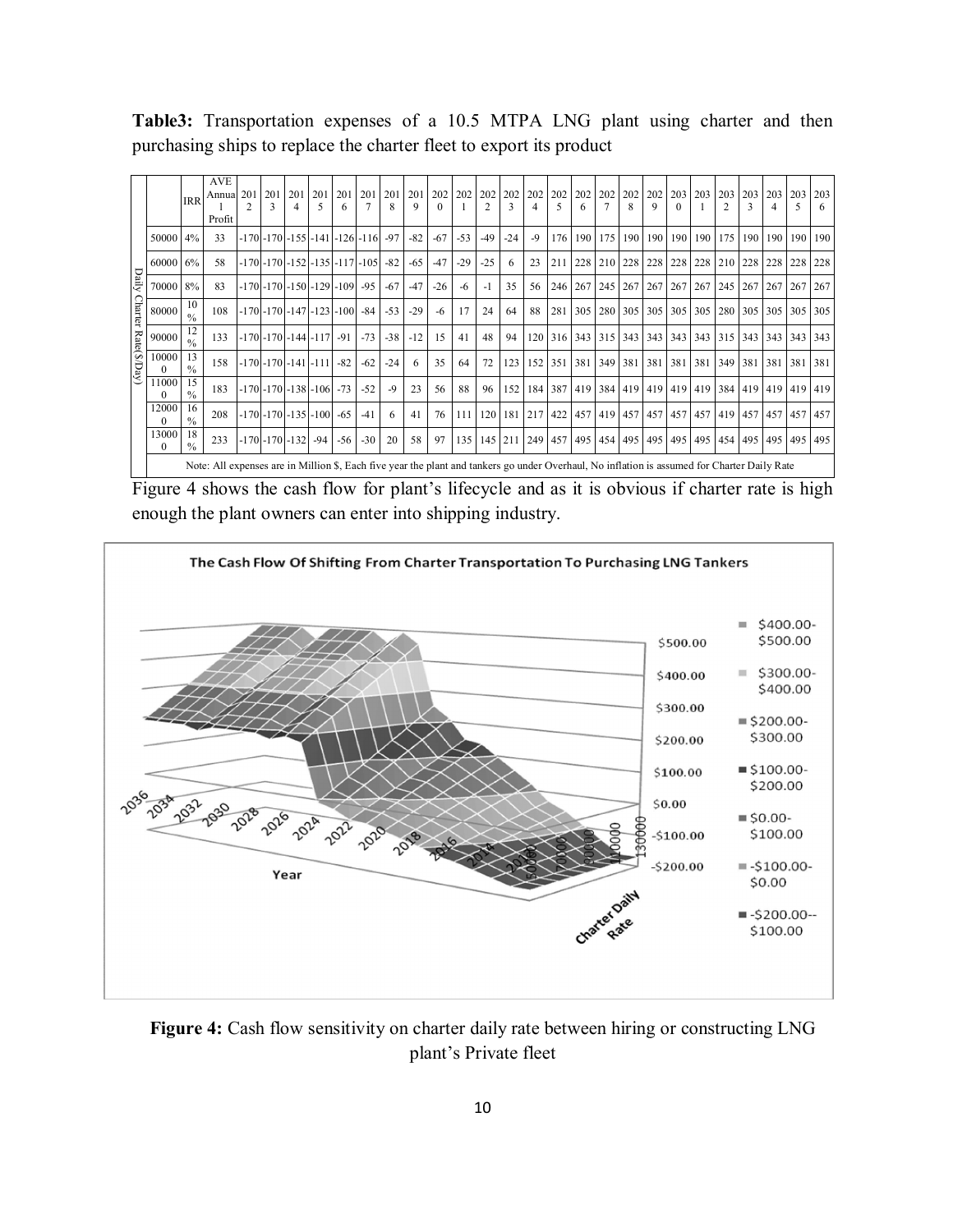#### 5. Conclusion

Shipping is an important variable in the LNG value chain Liquefied natural gas (LNG) and is expected to play an increasing role in the natural gas industry and global energy markets in the next several years. LNG shipping plays a critical role in the ongoing expansion of the global LNG industry. A number of LNG projects particularly Iran LNG on South Pars (10.5 MTPA Capacity) are likely to come up in the near future establishing Iran as one of the important LNG exporting countries in the next decade or so. The strategic location of the country being surrounded by other gas-producing countries in the Persian Gulf Region and The Caspian, would require a progressive strategy not only to find a competitive transportation cost fleet but also creation of its own fleet of LNG carriers, to guarantee security of exports, independence and the access to the prime markets for the sales of LNG at more interesting pricing as well as a reasonable LNG price for the long term commitments. In this study by emphasizing on key parameters of LNG shipping industry like, technical vessel specification distance between exporting and importing terminals, cost of LNG carriers , boil of ratio of vessels, oil and gas future price prediction vessels heeling portions and most importantly the difference between vessel purchase and hiring daily rate of vessels. We have modeled this industry economically and by doing an economical sensitivity analysis on the model some economical indexes are extracted which are of most benefit for country's decision makers. Two scenarios of purchasing and renting vessel have been investigated, below figure represents this industry's internal rate of return versus daily charter rate.



Plant owner's based on their long term policies and favourable independence from charter fleet and the financial indexes shown can decide the entrance into this market.